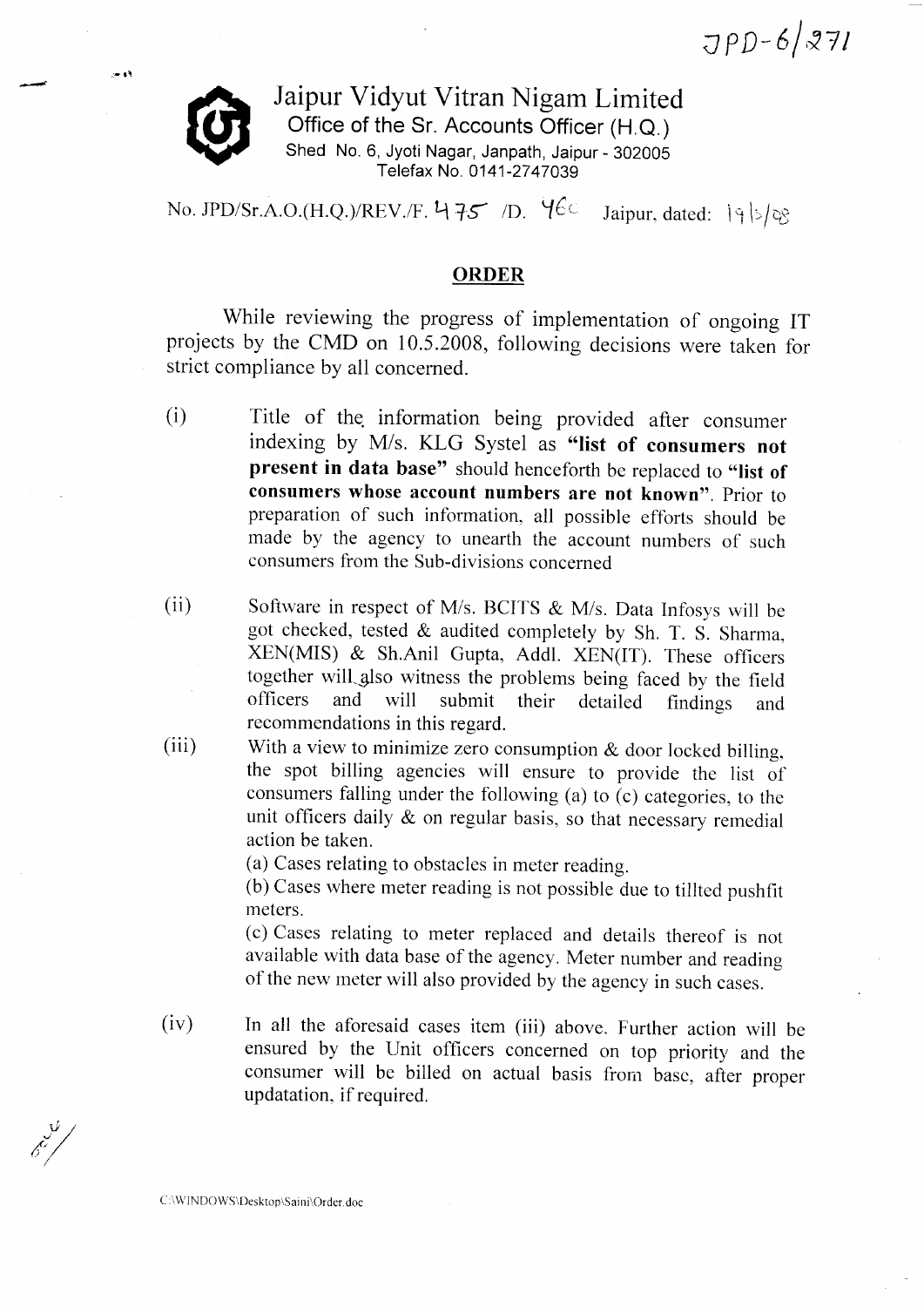- In order to ensure billing of unbilled consumers in subsequent months, the spot billing agencies will provide month wise list of such consumers to the concerned unit officer, immediately. From now onwards, such list will be provided by the agencies on the day of completion of generation of bills of the binder itself.
- (vi) AEN  $&$  ARO of the Sub-divisions must ensure to deliver input data to the spot billing agencies daily & on regular basis under proper acknowledgement. They must further ensure to provide copy of billing programme / schedule to the agencies and obtain proper receipt. Lapses in this regard may attract fixing of responsibilities for delay in billing against them.
- (vii) AEN  $&$  ARO of the Sub-divisions must further ensure to maintain complete records / registers regarding delay in issue of bills on the part of the agency alongwith the cases of wrong billing. They should work out monthly penalties to be imposed upon the agency for such lapses on their part and inform to the agency under intimation to the Sr.AO(JZ), and the Circle Accounts Officer concerned.
- (viii) In case the agency finds that it was not responsible for such delay and the responsibility lies with the Sub-division concerned; The agency may represent to the Sr.Ao(JZ) intimating full details of the case who will investigate the matter and fix responsibility of the either party (agency or the Sub-division concerned) for taking further action, accordingly.
- $(ix)$ The spot billing agencies will immediately provide the list of its employees engaged for generation of spot bills and working at Subdivision, Division & circle level to the AENs / XENs and the circle AOs concerned. Changes in the manpower deployed by the agency must be reported by it to the concerned officer of the Nigam immediately. Information regarding absentee / leave of the engaged ernployee must also be reported by the agency to all concerned promptly.
- (x) where employee of the agency remains absent beyond 24 hours, the unit officer concerned will imrnediately report such matter to the agency and the Circle Accounts Officer.
- $(xi)$ Till the existing output reports are got revised & final decision is communicated in the matter, the spot billing agencies will continue to provide all the output reports being provided under old system of billing. CE(IZ), SE(JCC/JPDC), Sr.AO(HQ) & Sr.AO(JZ) will finalize the output reports and may discontinue the repetitive reports or reports otherwise available on line.

C:\WINDOWS\Desktop\Saini\Order.doc

 $\frac{1}{\sqrt{2}}$ 

(v)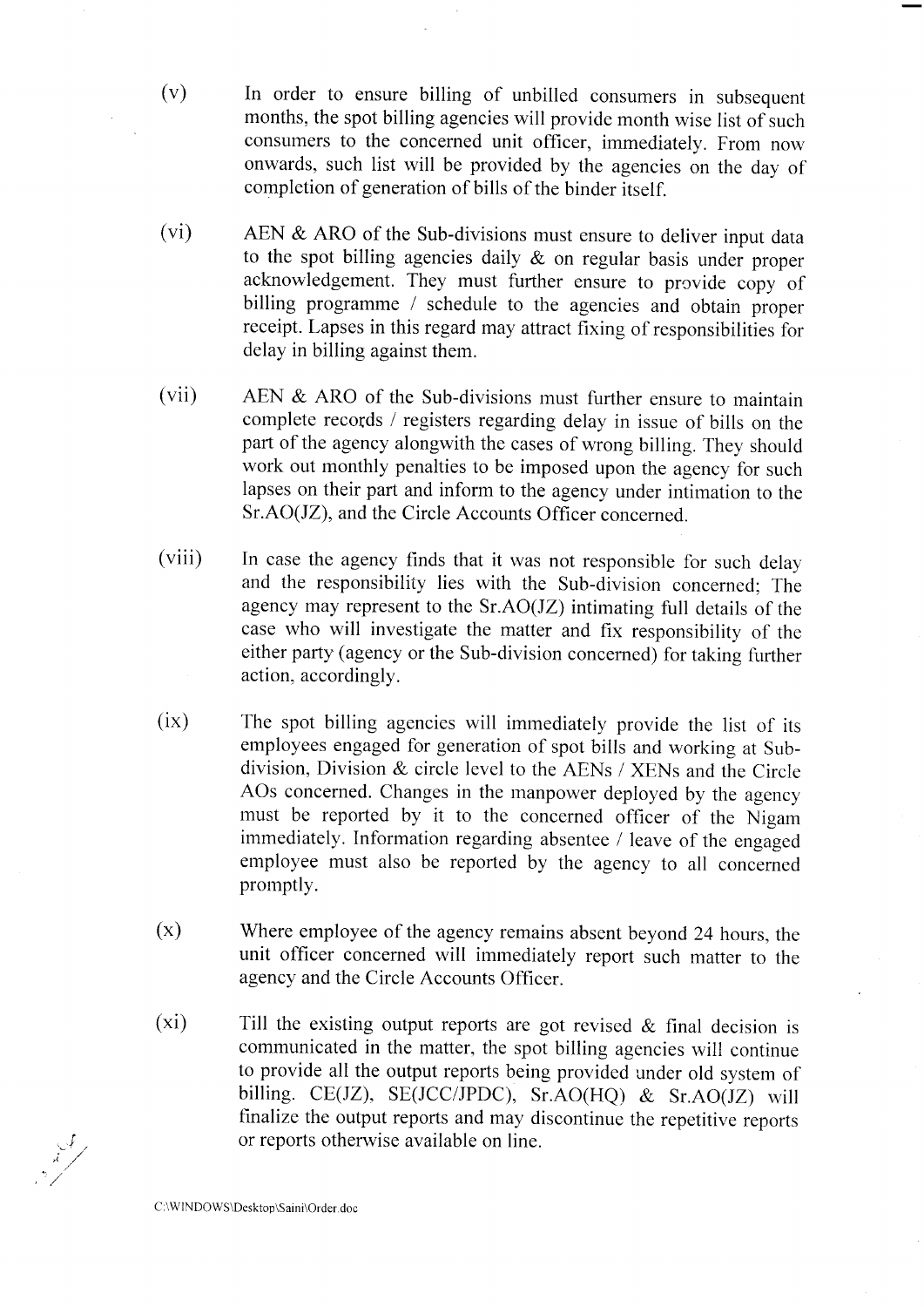(xii) AEN & ARO of the Sub-division will arrange to counter check the meter readings of agency's meter readers through departmental meter readers on regular basis & in sufficient quantity. They will also maintain proper records of such counter checks and provide the same as & when demanded.

The order shall come into force with immediate effect.

nand John Anand Joshi)

Director (Finance)

Copy to the following for information  $\&$  necessary action :-

- 1. The Chief Engineer (RP/Commercial), JPD, Jaipur.
- 2. The Zonal Chief Engineer (JZ), JPD, Jaipur.
- 3. The Superintending Engineer ( ), JPD, \_\_\_\_\_\_\_\_\_\_\_.
- 4. The Chief Accounts Officer, JPD, Jaipur.
- 5. The Executive Engineer ( ), JPD, with 4 spare copies for AENs.
- 6. The Sr. Accounts Officer/Accounts Officer ). JPD,
- 1. M/s.

Sr. Aceounts Officer(H.Q.)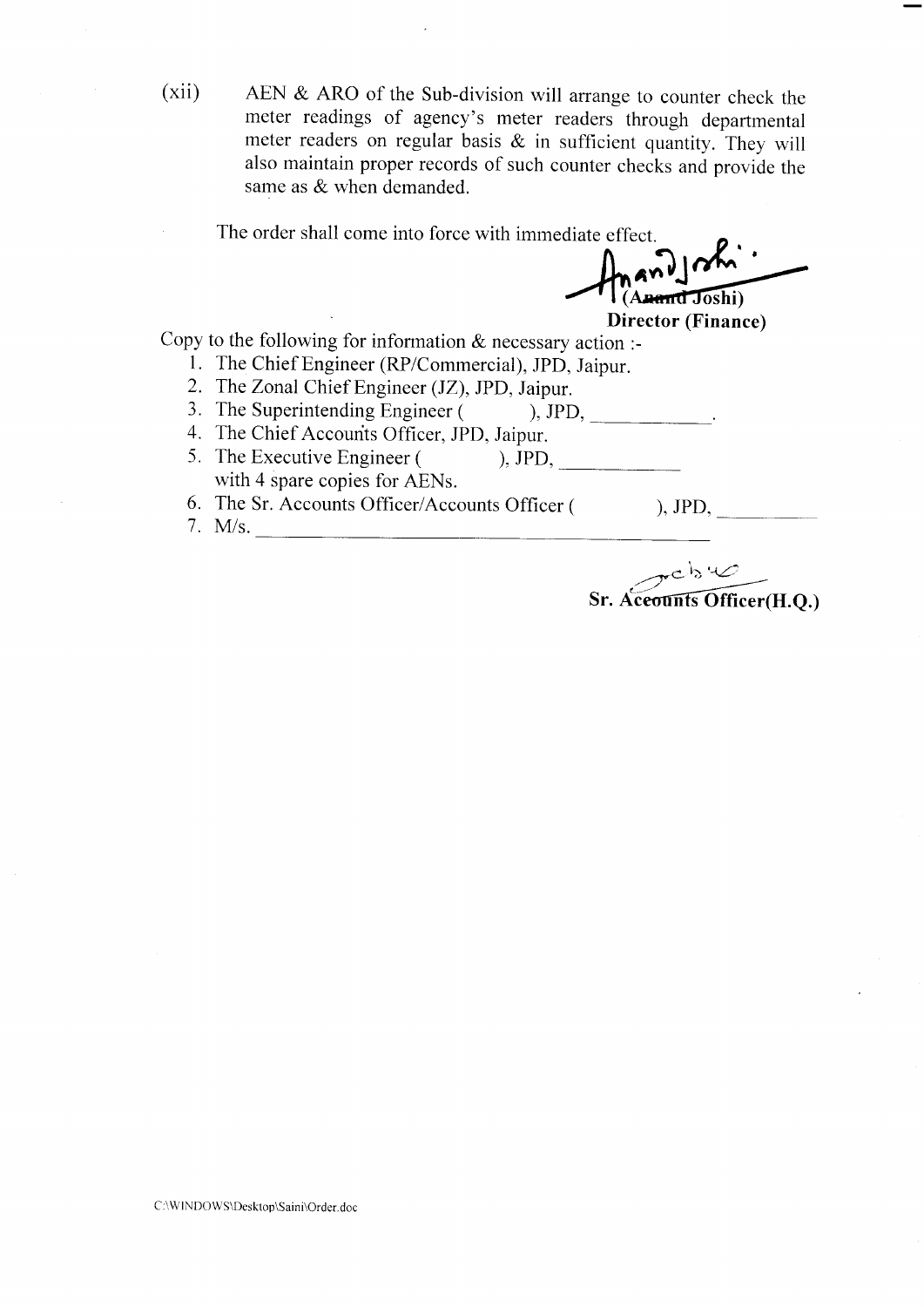प्रतिलिपि निम्न को सूचनार्थ एवं आवश्यक कार्यवाही सुनिश्चत करने हेतु :-

- मुख्य अभियन्ता ( आर.पी.) जयपुर डिस्कॉम, जयपुर  $\mathbf{1}$ .
- संभागीय मुख्य अभियन्ता (जयपुर जोन) जयपुर डिश्कॉम, जयपुर  $\overline{2}$ .
- मुख्य लेखाधिकाकरी, जयपुर डिस्कॉम, जगपुर  $3.$
- अधीक्षण अभियन्ता (जेसीसी/आई.टी & सी.आर.पी) जयपुर डिस्कॉम, जयपुर  $\overline{4}$ .
- अधिशाषी अभियन्ता (सिटी डिविजन –.......) जयपुर डिस्कॉम, जयपुर को अपने 5. सहायक अभियन्ताओं को वितरण हेतु चार अतिरिक्त प्रतियों सहित ।
- वरिष्ठ लेखाधिकारी / लेखाधिकारी ( जे.जोन/जेसीसी ) जयपुर डिस्कॉम, जयपुर 6.
- सहायक लेखाधिकारी (सीसीसी) जयपुर डिस्कॉम, जयपुर  $7.$
- मैसर्स ट्राइमेक्स आई.टी इन्फ्रास्ट्रेक्चर एवं सर्विसिंग लिमिटेड, जयपर 8. संलग्नः– एक

वरिष्ठ लेखाधिकारी(मू.)